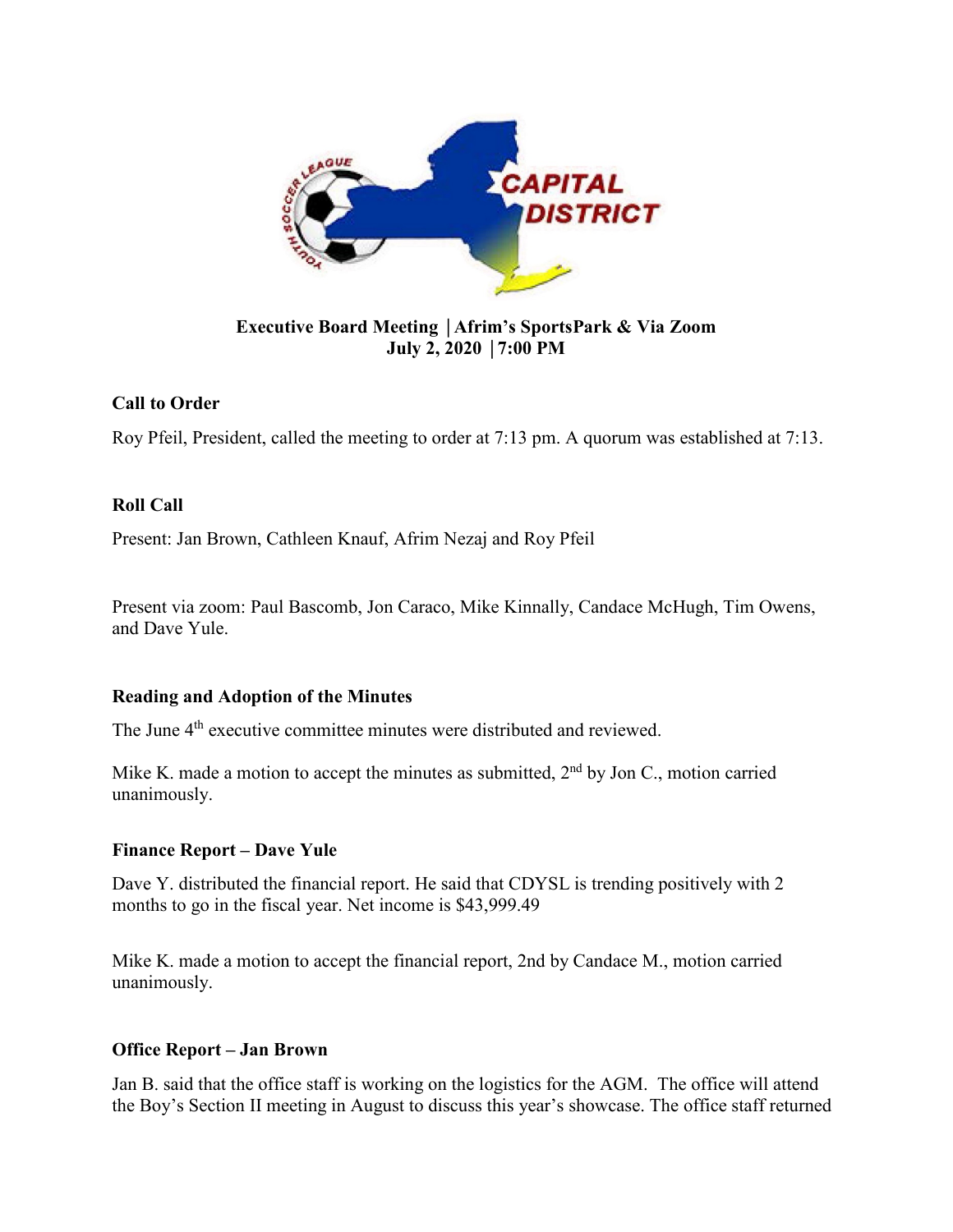to the office on June 17<sup>th</sup>, and summer hours began on July 1<sup>st</sup>. Demonstration of the GotSport was held on June 22<sup>nd</sup>. The office is slightly behind getting registrations on GotSport because CDYSL's GotSport representative was out of the office with COVID-19. She said that the next step is getting the clubs set up.

Candace M. and Jan B. delivered the checks, certificates, and lawn sign to the scholarship winners on June 29<sup>th</sup>. All 4 recipients expressed their gratitude to CDYSL for the award.

Office hours will be adjusted from Tuesday & Thursday 10am-12pm, to Tuesday through Thursday from 10-12. Each staff member will select 2 days a work to work, which will give more time to field phone calls without increasing staff hours.

Jan B. said that GPS has filed the necessary paperwork to change its name to NY Rush Albany. Paul B. asked if NY Rush is an official sanctioned club? Roy P. said he was not sure if they needed to be processed as a new club or not. Tim O. said that when a club is going through a name change, if the officers and home field change, then they need to be processed as a new club. If the officers and the home fields remain the same, then it is an easy name change. Jan B. said that in the case of NY Rush Albany, the officers remained the same, therefore it is just a simple name change.

Jan B. also said that North Star Premier SC had its first reading at the June General Board meeting and the Board of Directors will vote on its application in August. Arsenal FC from Watervliet has expressed interested in CDYSL membership and will be submitting the necessary paperwork soon.

## **Committee Reports:**

1. **Rules – Tim Owens**

Tim O. said that since CDYSL is still under COVID guidelines, there is nothing new to report for the rules committee.

- **2. Finance – Dave Yule** No report.
- **3. Games – Paul Bascomb** No report.
- **4. Membership/Nominations – Afrim Nezaj** No report.
- **5. Executive**  No report.
- **6. Registrations – Jan Brown** No report.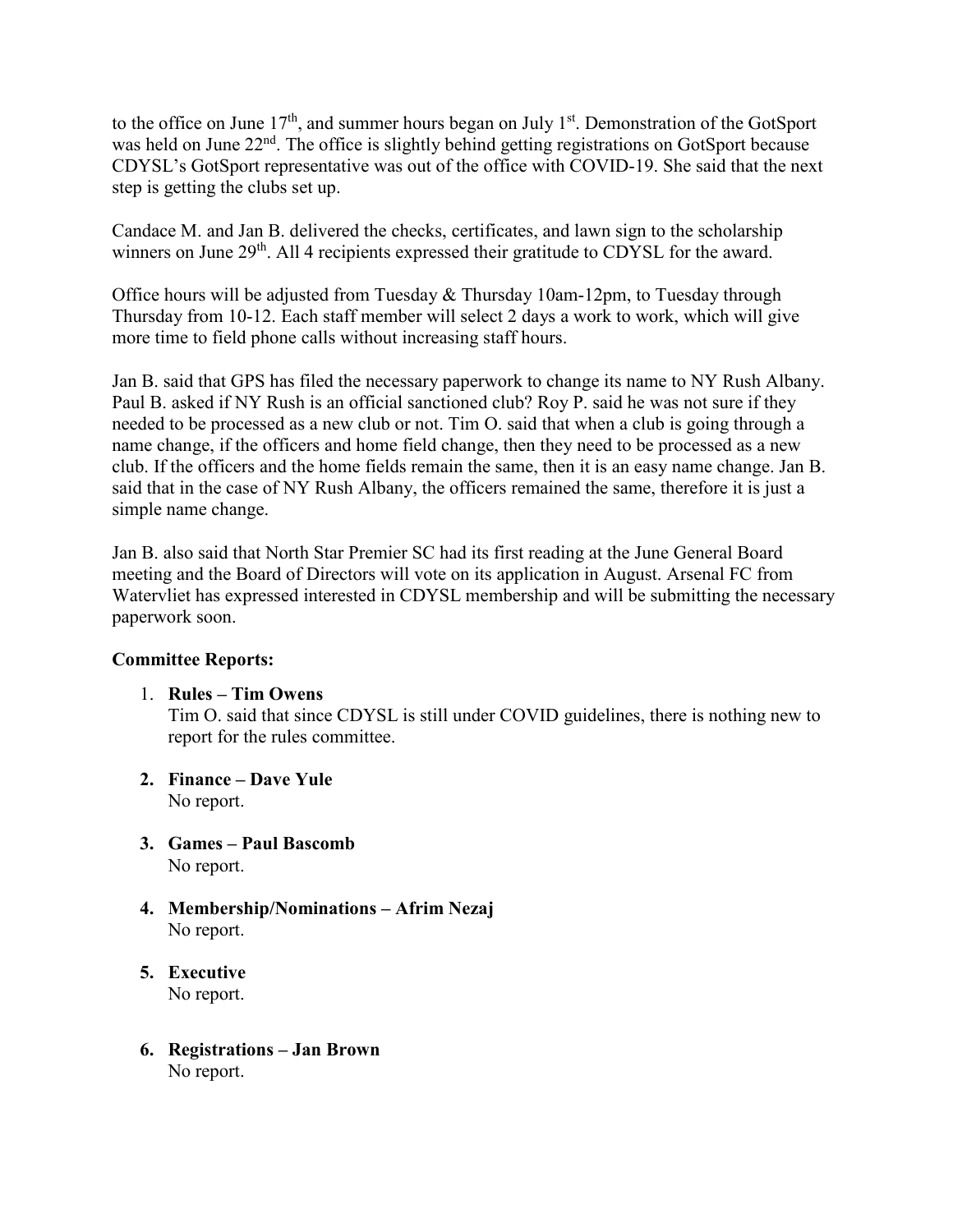- **7. Zero Tolerance/Appeals – Roy Pfeil**  No report.
- **8. Arbitration/Appeals – Dave Yule** No report.

## **Special Committees**

**1. Programs – Roy Pfeil**

## **a. Coaching Education – Roy Pfeil**

Roy P. said that a C license course will be held July  $16<sup>th</sup>$  and there will be a second course in August. There have been several requests for coaching courses recently.

**b. ODP Program – Roy Pfeil**

No report.

- **c. Exceptional Senior Showcase** No report.
- **d. TOP Soccer** No report.
- **e. Coaches Workshop** No report.

#### **Unfinished Business**

No unfinished business.

### **New Business**

## 1. **Fall Ball**

Roy P. suggested starting Fall Ball earlier than usual, after August  $17<sup>th</sup>$ , with the hope to complete the season early in case a second wave of COVID effected the Capital region. Roy P. said he could inquire with Eastern NY on the possibility of pushing the registration deadline up a couple weeks. Mike K. asked when the typical Fall Ball start date is, Jan B. said that it is the weekend after Labor Day. Paul B. said that he believes registration numbers could be very low due to family vacations at the end of August. Paul B. also said that CDYSL would need to secure a location even sooner than originally anticipated.

Cathy K. said that Office Summer Hours may need to be adjusted accordingly. Tim O. said that if Eastern NY is not receptive to opening earlier, it may be possible to host a Fall Ball tournament prior September  $1<sup>st</sup>$ , so that current passes could be used.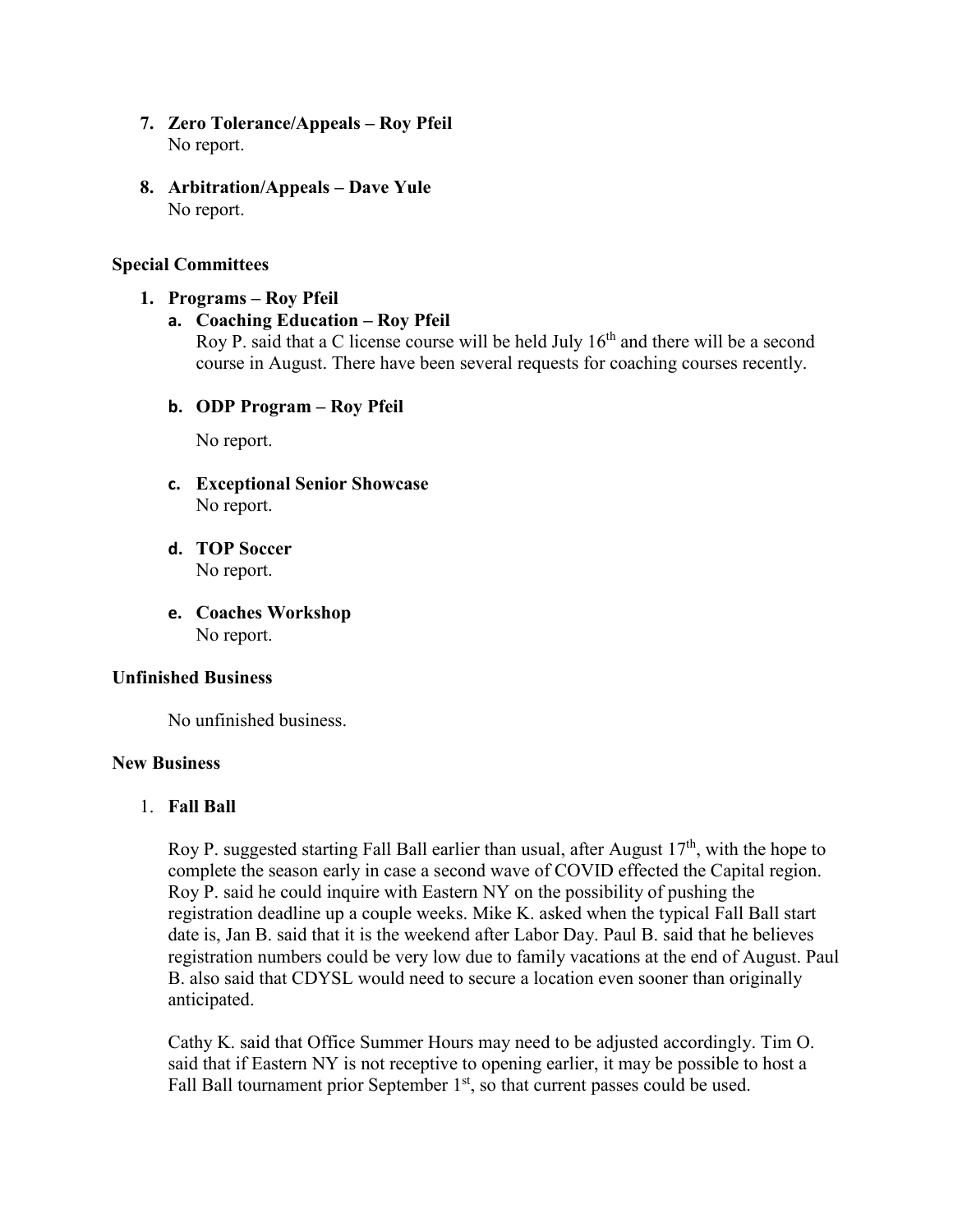Roy P. asked if Jan has sent out an RFP to host Fall Ball. Jan Brown said that it has not been sent out yet, as COVID guidelines would need to be included.

Dave Y. said that he felt starting early would set CDYSL up for failure. If teams are set up and then there is a cancelation due to COVID, money will need to be refunded. He expressed that there is just too much uncertainty. Jon C. said parents will be hesitant to register without knowing the refund status. Candace M. said that she agrees things are just too unstable, and if Fall Ball starts up early, it may need to shut it right down again due to COVID. Cathy K. asked the possibility of holding 6-week session starting at the usual date. Afrim N. suggested waiting another month to decide.

Paul B. said that RPI and area Junior Colleges have cancelled fall soccer. Mike K. said that one of the options the state is considering is that high school soccer would be moved to the spring.

## **2. Annual General Meeting**

Roy P. asked the committee's opinion on holding the AGM in person. Dave Y. suggested cancelling the AGM because it is a mass gathering and wondered if the town would even allow it. Candace M. said that the state is now allowing gatherings of 50 people. Mike K. said that he will check with the town, and then touch base with the committee in a couple weeks to make a final decision.

Later in the meeting, Roy P. suggested moving the AGM to September. Tim O. said that the bylaws state that the meeting must be held in August. Mike K. mentioned moving it to later in August, Roy P. suggested August  $23<sup>rd</sup>$ . Jan B. said she would check the bylaws and will let the executive committee know by Monday, July  $6<sup>th</sup>$ .

## **3. Tryouts**

Roy P. said that tryouts can start July  $6<sup>th</sup>$  as long as clubs follow the US soccer safety regulations. Tim O. asked if Eastern NY has reinstated insurance, Jan B. confirmed that they have. Mike K. said that this does not apply to camps (different insurance). Dave Y. asked Jan B. to update clubs as soon as possible. Afrim N. said that some of the guidelines are a bit confusing and wondered if CDYSL should send out some specific guidelines. Mike K. said that he is concerned that some clubs and parents will want to progress through the guidelines too fast.

Roy said that there is more information on the US Soccer's website. Some of the suggestions include not having team meetings, keep attendance lists for 30 days, keeping 10 feet away when not wearing a mask, sanitizing balls, and parents taking players temperature prior to practice (100.4 maximum).

For liability purposes, Dave Y. suggested requiring clubs to sign off affirming to CDYSL that they have communicated with parents about the guidelines. Jan B. forwarded an email to everyone about compliance. The second paragraph said that all league presidents enforce the guidelines. Afrim N. suggested clarifying the guidelines to clubs before fining clubs for non-compliance.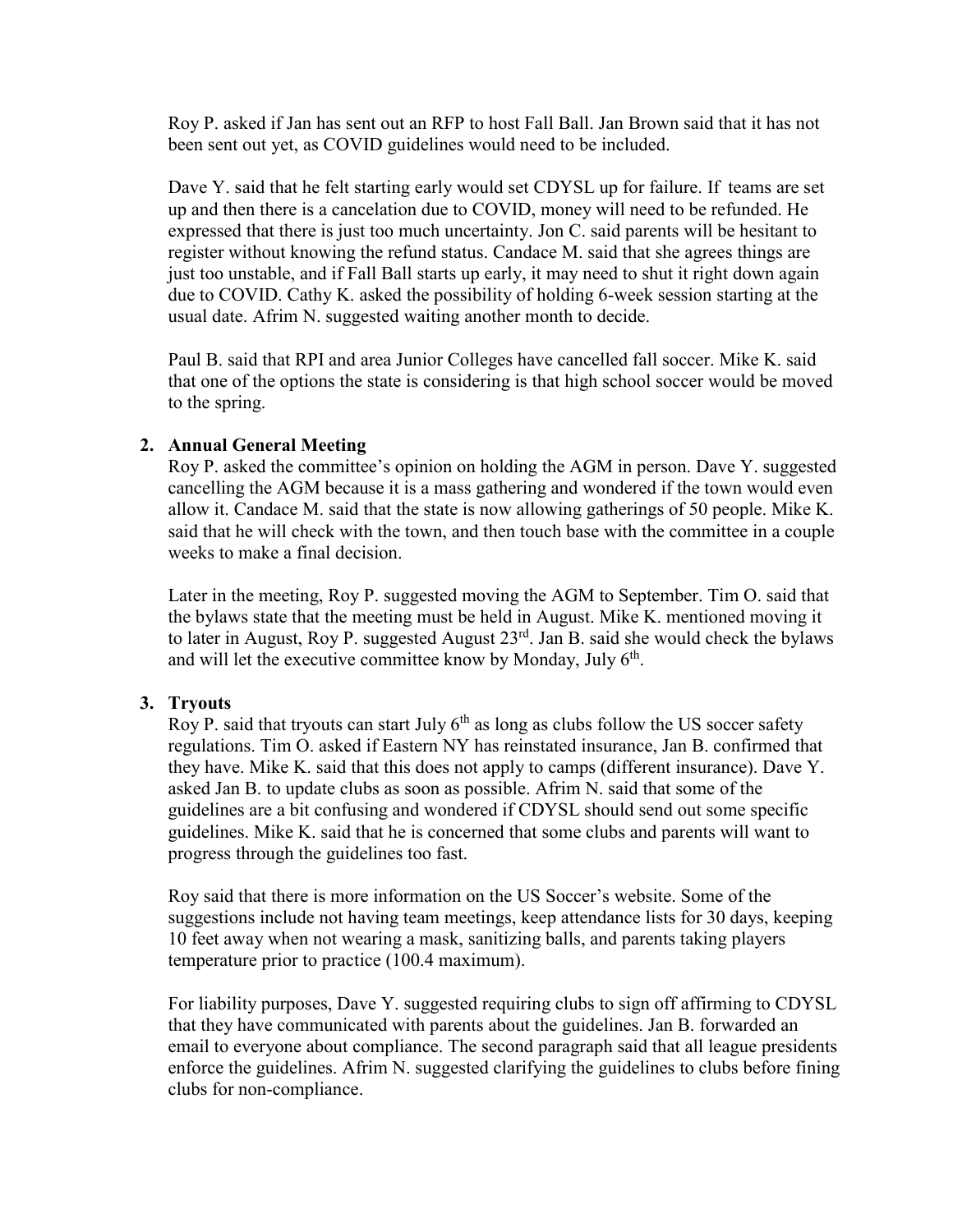Cathy K. wondered if we could request that clubs submit a reopening plan to CDYSL for our approval. Mike K. suggested just to have clubs sign off confirming that they have received the information. Jan B. confirmed that she could send that out. Roy P. clarified that all club presidents and representatives have received the information, and CDYSL should request that clubs forward the information to all coaches & parents.

Mike K. asked if parents can be on the fields. Jan B. said that Eastern NY recommended that parents not be on the fields or wear a mask and socially distance (not to congregate). Tim O. suggests that CDYSL be as clear as possible and recommended just stating that parents should stay in their car. Cathy K. also mentioned that if you allow parents to be on the field, it could easily reach the 50-person gathering limit.

### **4. Nominations**

Roy P. said that a couple people interested in board positions have contacted him, and will forward Mike K. their information once he receives something in writing. Tim O. said that for transparency purposes, anyone that contacts the board members directly should be directed to the nomination chair (Mike K.).

## **5. 2020-2021 Budget**

Cathy K. asked for clarification on how the annual budget approval process works, and if the executive committee reviews the budget prior to the AGM. Tim O. said that the proposed budget will be put out prior to the AGM, therefore the budget must be approved at this meeting by the executive committee since it must be sent out to clubs 30 days in advance.

Dave Y. said that he kept registration about the same, but recommends increasing Fall Ball to \$250 (currently \$110). He also budgeted for Spring registration to increase some as well. There are \$15,000 more of expenses added to this year's budget:

- Pre-ODP program addition

- Allowing 1 more board member to attend the Convention.

- Jan B. requested an increase in the operating budget. Dave Y. said he was not comfortable with this request as it would raise fees even more. Tim O. suggested further budget details be discussed during executive session.

Tim O. expressed disagreement with increasing the registration fees during COVID to pay for a Pre-ODP program. He also said in 2011, CDYSL started a player development academy, and that program had an income line and an expense line. Participators paid a fee which offset some of the expenses. Therefore, the Pre-ODP program should also show an income and expense line to give transparency to the program (currently only showing an expense line). Roy P. said that the Pre-ODP program would help with developing players across all socioeconomic sectors. Tim O. said that he is not necessarily disagree with Pre-ODP, but does not think that all CDYSL players should offset that program with their registration fees. He suggested that there is more clarification on that budget line.